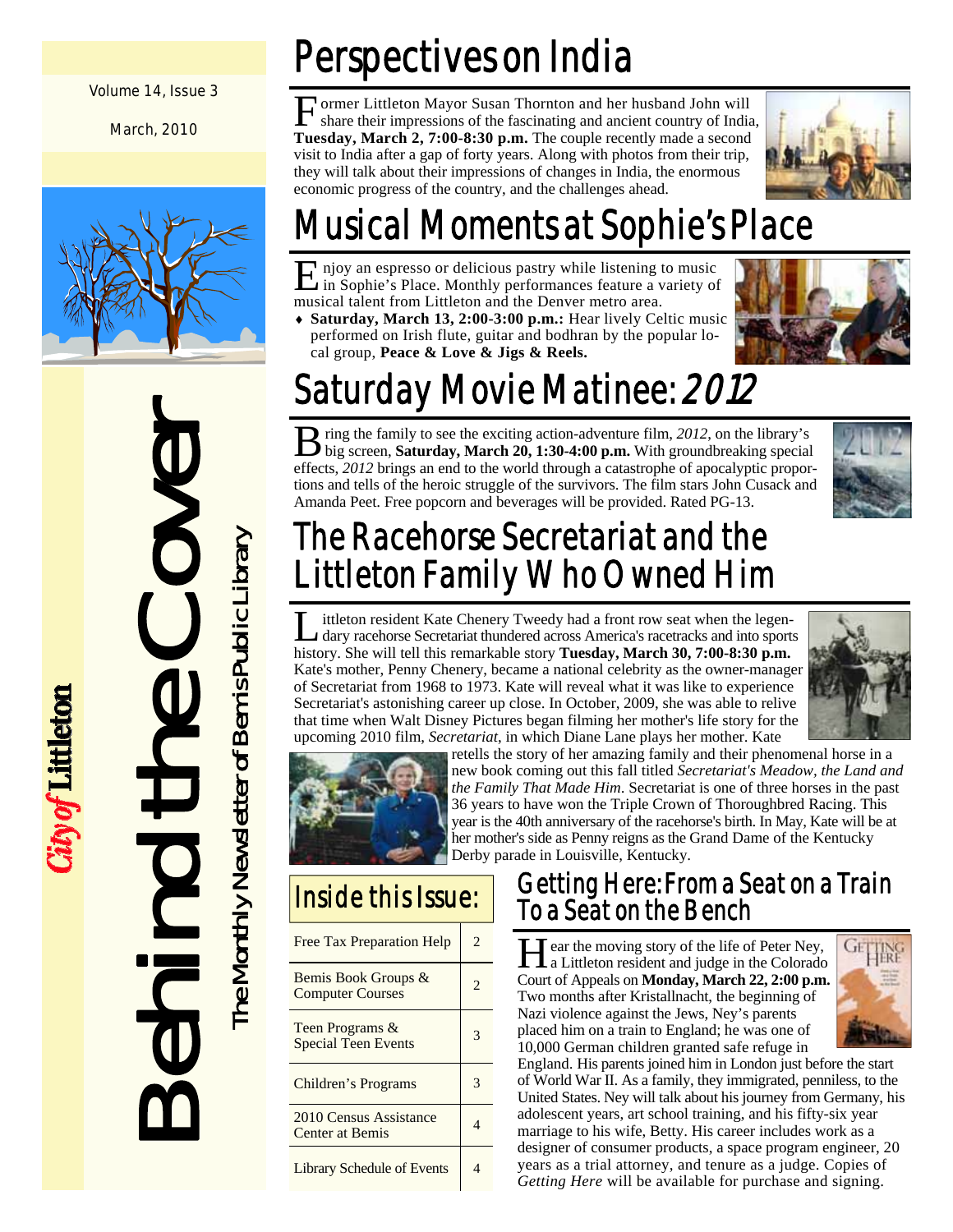## Learn a Foreign Language, Create or Update Your Resume & Access Value Line At Home

B emis has some new products available to you. If you're interested in learning a foreign language, try **Mango Languages.** Mango is an **171 171** languages online language-learning system that offers 22 foreign language courses for English speakers and 14 ESL programs for non-English speakers. Mango can be accessed online from your home PC. Go to http://bemis.sirsi.net/ and click on Databases/Websites. Then click on ADULTS/TEENS and scroll down to Mango Languages under Education.

 Need to create or update your resume? We now have **WinWay Resume Deluxe** software installed on every computer in our lab. Create resumes of any kind ideal for every career situation. Customize your resume using job-specific phrases from over 14,000 resume examples.

 Lastly, if you're an avid user of **Value Line**, you'll be happy to know you can now access it at home. Go to http://bemis.sirsi.net/ and click on Databases/Websites. Then click on ADULTS/TEENS and scroll down our Internet use page to the Value Line link under the Business section.



NinWav

# Free Tax Preparation Help!

 $\bf{B}$  emis is hosting free tax return preparation for taxpayers who cannot afford professional assistance. **IRS trained volunteers will be available in the study rooms on the lower level of the library through April 10 on Wednesday evenings from 6:00-8:00 p.m. and on Saturdays from Noon-4:00 p.m.**  No pre-registration is required to receive assistance.



**AARP will provide tax preparation help on the upper level of the library through April 13, Mondays and Tuesdays, 9:15 a.m.-1:45 p.m.** Pre-registration is required for this assistance, which is provided for low and middle-income seniors aged 60 and over. To register for AARP tax assistance at Bemis, please call the senior volunteer at the Buck Recreation Center, 303-730-4605.

## Book Groups at Bemis

W e have a variety of Book Groups that meet throughout the month. Choose a group that suits your interests and schedule. Then join us for some stimulating discussions.

### **Senior Book Club**

#### **First Monday of each month at 2 p.m.**

**Mar. 1:** *The No. 1 Ladies Detective Agency*  by Alexander McCall Smith

Working in Gaborone, Botswana, Precious Ramotswe investigates several local mysteries, including a

search for a missing boy and the case of the clinic doctor with different personalities for different days of the week.

**Apr. 5:** *Empire Falls*  by Richard Russo Milo Roby tries to hold his family together while working at the Empire Grill in the once-successful logging town of Empire Falls, Maine, with

his partner, Mrs. Whiting, who is the heir to a faded logging and textile legacy.

**May 3:** *Ladder of Years*  by Anne Tyler Forty-year-old Delia Grinstead, mother of three almostgrown children, impulsively walks away from her marriage and sets off into the unknown to begin an entirely

new life, but suddenly she discovers that she is accumulating fresh responsibilities.

#### ♦ **Monday Evening Book Group Third Monday of each month at 7 p.m.**

**Mar. 15:** *People of the Book*  **FRALDINE RROOK** 

by Geraldine Brooks An Australian rare-book expert, Hanna Heath, is given the job of conserving a rare Hebrew manuscript. She discovers in its binding a series of tiny artifacts that begin to unlock the manuscript's deep mysteries and unexpectedly plunges her into the intrigues of fine art forgers and ultra-nationalist fanatics.



Junot Díaz

Living with an old-world mother and a rebellious sister, an urban New Jersey misfit dreams of

becoming the next Tolkien and believes that a family curse is thwarting his efforts to find love and happiness.

**May 17:** *Double Bind* 

 by Chris Bohjalian Working at a homeless shelter, student Laurel Estabrook encounters Bobbie Crocker, a man with a history of mental illness and a box of secret

photos. When Bobbie dies suddenly, Laurel embarks on an obsessive search for the truth behind the photos.

## Computer Services & Computer Classes

B emis has 22 Internet access computers on the lower level of the library, plus another seven located in the Children's Room for use by our



patrons in 5th grade and younger. Also, wireless Internet access is available in Sophie's Place for patrons with wireless-enabled laptops.

 Our computers use Microsoft operating systems and software that includes Word, Excel, Access, PowerPoint and Publisher. All of our PCs are linked to printers. Printing costs are \$0.10 a page for black only or \$0.25 a page for color. Our computer lab has 12 PCs and may be scheduled for group use. We are happy to assist patrons individually at any time if you need help using the computers or the Internet.

 We also offer *free* computer and Internet classes on a regular basis. To learn about or register for an upcoming class and/or group use of our computer lab, call the library at 303-795- 3961 or stop by the Information Desk.

**All classes and open computer lab are**  held from 9-10:30 a.m. Currently space is available in the following classes:

- ♦ **Beginning Access** Tues., Mar. 30; Tues., Apr. 20
- ♦ **Beginning Excel** Tues., Mar. 16; Tues., Apr. 13
- **Intermediate Excel** Tues., Mar. 23; Wed., Apr. 21
- **Beginning Internet** Sat., Mar. 20; Sat., Apr. 17
- ♦ **Beginning PowerPoint** Wed., Mar. 24; Tues., Apr. 27
- ♦ **Beginning Windows XP** Tues., Mar. 2; Tues., Apr. 6
- ♦ **Beginning Word** Tues., Mar. 9
- ♦ **Intermediate Word** Wed., Mar. 17; Wed., Apr. 14
- **Computer Comfort** Sat., Mar. 6; Sat., Apr. 3
- ♦ **Creating Digital Gifts Using Your Photos** Fri., Apr. 9
- ♦ **Facebook: What's the Hype?** Fri., Apr. 23
- **Get More Out of Google** Wed., Apr. 28
- **Using the Internet to Self-Publish** Wed., Mar. 3
- **Self-Publishing Lab** Wed., Mar. 10
- ♦ **Open Computer Lab** *Every* **Thursday** No registration required. Get answers to all your computer-related questions! Practice your computer skills and have a little one-on-one time with a computer class instructor.







ANNE TYLER **Apr. 19:** *The Brief Wondrous Life of Oscar Wao* by Junot Diaz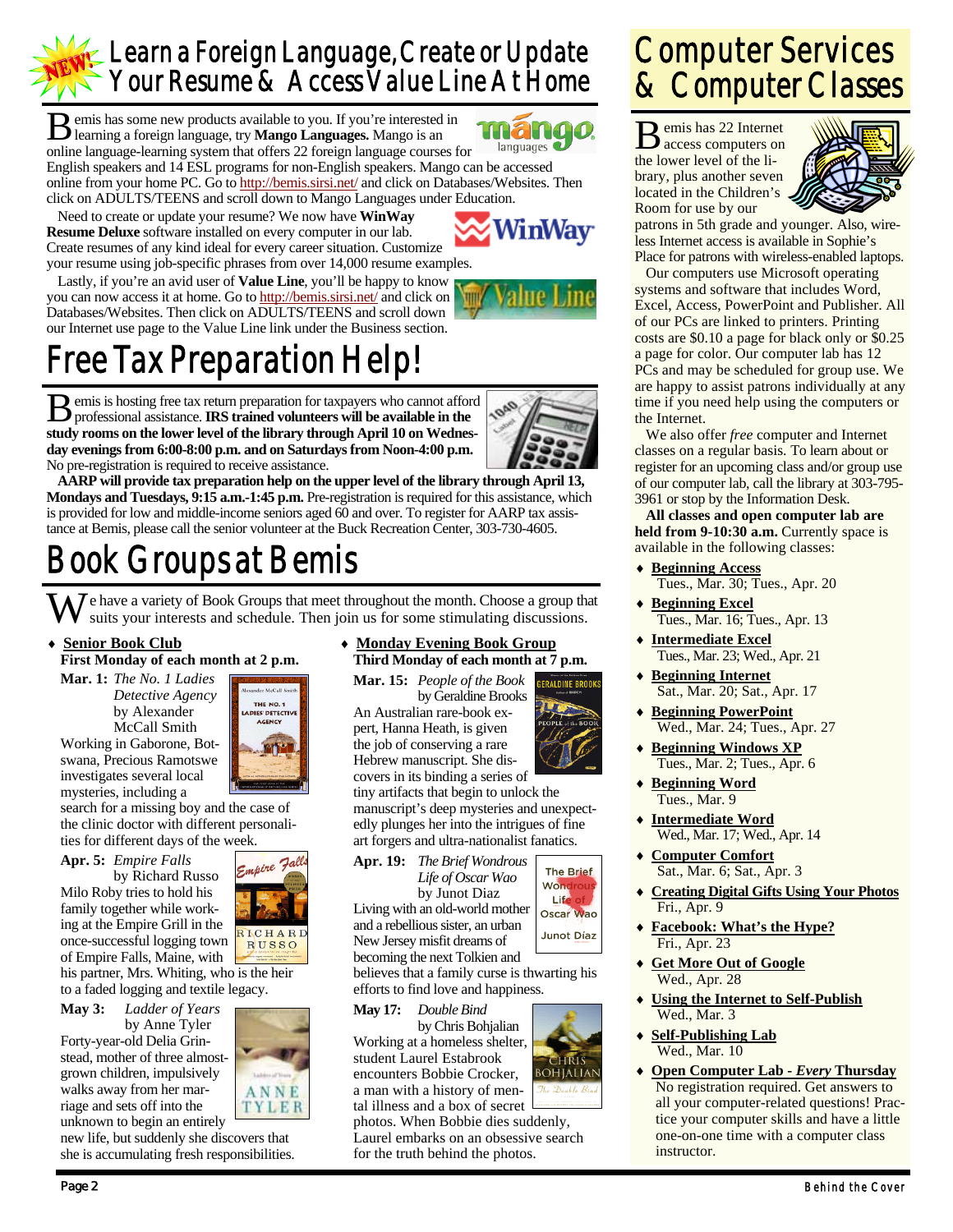

For more information, call teen librarian<br>Mark Decker at the library, 303-795-3961, or check the Bemis teen blog site online at http://bemisteen.blogspot.com. Join other teens for the following activities:

♦ **Anime Club First Sat. of the month @ noon** 

**Mar. 6:** *Gunslinger Girl*  Title will be selected at Mar. mtg.

**Teen Writers Group Third Tuesday of the month @ 4 p.m. Mar. 16, Apr. 20, May 18**  All teen creative writers are welcome! Bring copies of your writing in order for other

participants to provide feedback. **Special event!** In honor of National Poetry Month, we'll be focusing on poetry at the April 20th meeting. Bring your poetry to share and receive feedback.

- Wii Third Thursdays @ 3:30 p.m. Play a different video game each month! **Mar. 18:** Avatar **Apr. 15:** Wii Sports Resort
- **Teen Advisory Group (TAG) Fourth Friday of the month @ 3:30 p.m. Mar. 26:** Summer Reading Planning **Apr. 23:** Open Agenda

## Special Teen Events

♦ **Teen Tech Week:**  *Learn Create Share*  **March 7 – 13** 



The library has much more to offer than just books! Teen Tech Week offers teens the chance to learn about other library services. Check the Bemis Teen blog at

http://bemisteen.blogspot.com/ for details about the following activities:

- ♦ Six-Word Life Story Contest
- Write a Book or Game Review
- Web Scavenger Hunt

Create a Stop-Motion Animation Video The Bemis Teen Blog explains each activity plus tells how you can win prizes during Teen Tech Week. Contact Mark with questions at mdecker@littletongov.org.

♦ *Make Waves @ Your Library -* **Teen Photography Contest** 

Submit your best original photo that expresses the theme *Make Waves @ Your Library* by **Monday, March 15.** Make sure to include the name of your photograph with your submission. The winning photos from two age groups, middle school/junior high and high school, will be published on a library bookmark for the teen summer reading program. For more details, or to submit your photo, call Mark, teen librarian, at 303-795- 3961 or email him at

mdecker@littletongov.org.

# Children's Programs



## Spring Break Activities!

oin us for several special Spring Break programs during the week of March 22. You won't want to miss:

- **Paint a Plaster of Paris Pal**
- **Tuesday, March 23, 2:00 p.m. For Grades 3-5**

Decorate a cute, mini garden critter to keep. Space is limited. Please call 303- 795-3961 beginning March 8 to register.





#### ♦ **The Denver Zoo presents** *Colorado Alive*

**Wednesday, March 24, 2:00 p.m. For Grades K-5**  Meet live Colorado wildlife and investigate biofacts (information and specimens) from the diverse natural species in our state. Space is limited. Please call 303-795-3961 beginning March 8 to reserve a space.

#### **Cool Kaleidoscope Craft**

**Thursday, March 25, 2:00 p.m. For Grades K-2**  Create, decorate and personalize your own beautiful and unique color collage for looking at the world. Space is limited. Please call 303-795-3961 to register for this fun craft beginning March 8.



## I need a good book!



It's March and spring is sneaking into Colorado. That means both snowy days and warm sunny ones. The Children's Librarians want to help you find a good book for all types of weather. Plus... it is National March into Literacy Month. There are many ways to find a good book. We've been reading children's books for years and love making recommendations. Pick up a book list; whether it's Mystery, History, Fantasy, Princesses or Trucks and Trains, there's something for all ages and interests. For those of you who want to search on your own, ask us how to use our online catalog or Novelist database. You'll be sure to come away with great books for sunny days or snowy nights. Happy Spring Reading!

## Weekly Story Times & Ongoing Activities

### *No Story Box or Preschool Story Time programs the week of March 22.*

♦ **Story Box: Ages infant-36 months** 

 **Tuesdays & Wednesdays at 9:30 a.m. or 10:30 a.m. Also on Fridays at 9:30 a.m.**  A thirty-minute session for children and a caring adult to introduce the joy of rhythm, rhyme, and reading. *Space is limited; free tickets are available one week in advance.* 

- ♦ **Preschool Story Time: Ages 3-kindergarten Thursdays at 10:30 a.m. or 1:30 p.m. Also on Fridays at 10:30 a.m.**  Thirty minutes of stories, songs, and activities with a puppet show the first week of the month. This is an independent story time.
- ♦**Paws to Read: For readers in grades 1-5, Third Saturdays, 10:00 a.m.-noon. Next Meeting: Saturday, March 20**  Kids in grades 1-5 can practice reading with a furry friend. Please call 303-795-3961 to register for a 20-minute spot. Presented by R.E.A.D. Reading Education Assistance Dogs & Denver Pet Partners.



#### **Register for Email Notification:**

Receive our monthly newsletter via email and choose to be notified of special programs. Here's how: visit http://bemis.sirsi.net/, under Library Info click on More information and then click on Subscribe Bemis News Email. Or, fill out a paper form at any Information Desk the next time you visit the library.

**Bemis Library Dial-a-Story:** Your child can listen to a story anytime by calling 303-795-3960. Enjoy a new story or an old favorite.